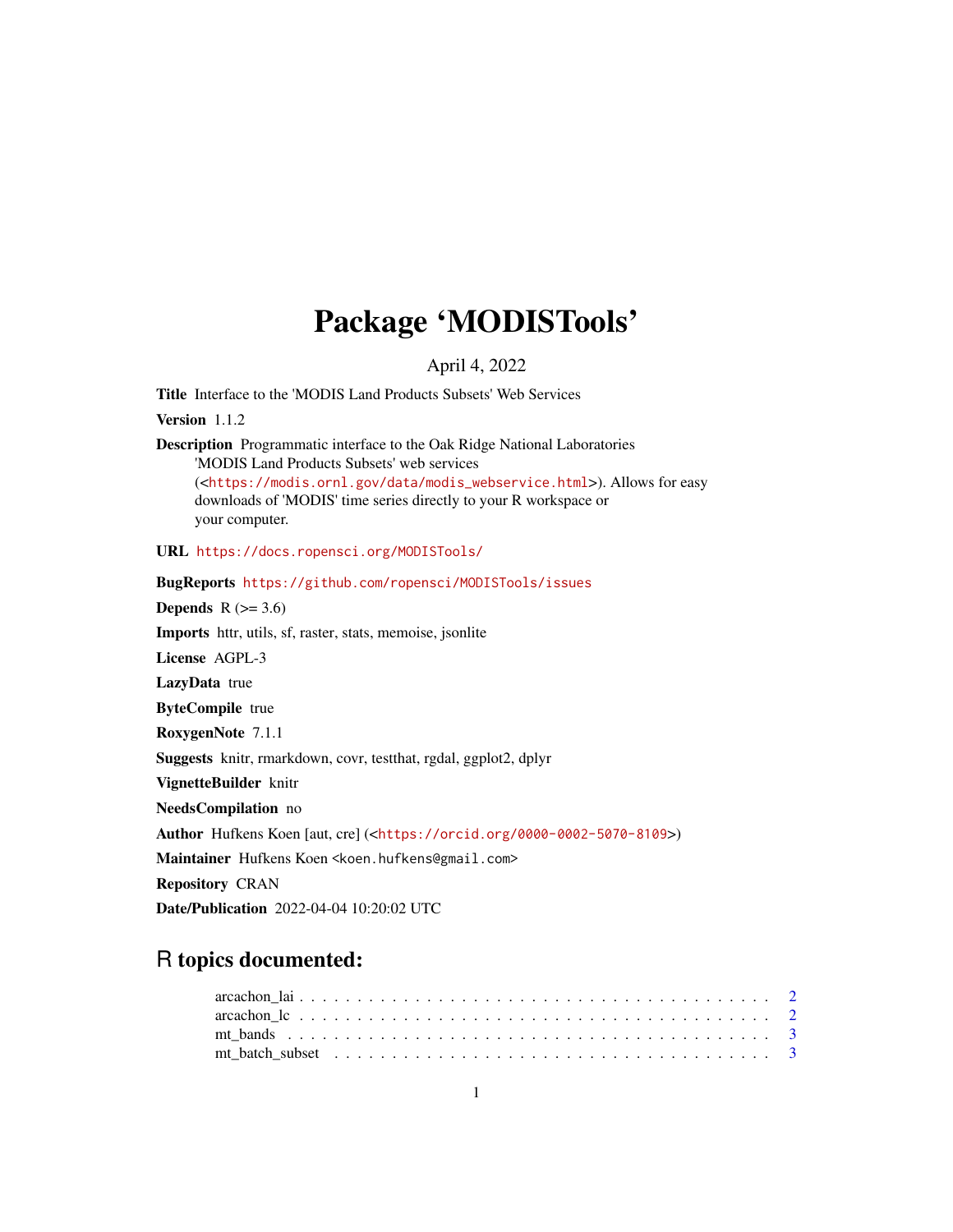# <span id="page-1-0"></span>2 arcachon\_lc

| Index |  |  |  |  |  |  |  |  |  |  |  |  |  |  |  |  |  |  | 13 |
|-------|--|--|--|--|--|--|--|--|--|--|--|--|--|--|--|--|--|--|----|

arcachon\_lai *arcachon\_lai*

# Description

MODIS leaf area index (LAI) around the French town of Arcachon derived from the MODIS MOD15A2H product (band Lai\_500m).

# Usage

arcachon\_lai

### Format

A MODISTools tidy data frame

arcachon\_lc *arcachon\_lc*

# Description

MODIS land cover (IGBP) around the French town of Arcachon derived from the MODIS MCD12Q2 product (band LC\_Type1).

#### Usage

arcachon\_lc

# Format

A MODISTools tidy data frame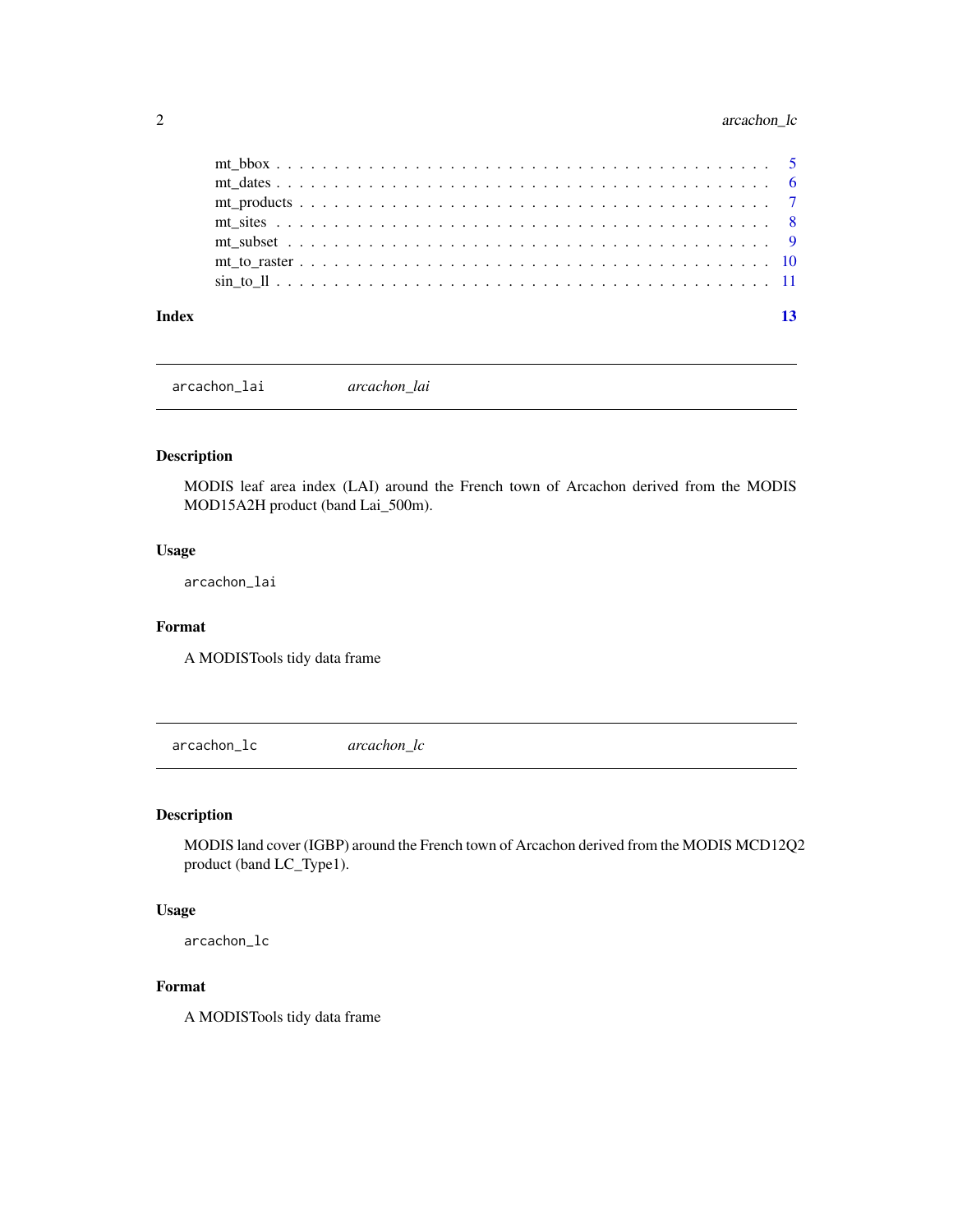<span id="page-2-1"></span><span id="page-2-0"></span>

# Description

Lists all available bands for a MODIS Land Products Subset product.

#### Usage

```
mt_bands(product)
```
# Arguments

product a valid MODIS product name

# Value

A data frame of all available bands for a MODIS Land Products Subsets products

#### See Also

[mt\\_products](#page-6-1) [mt\\_sites](#page-7-1) [mt\\_dates](#page-5-1)

# Examples

```
# list all available MODIS Land Products Subsets products
bands <- mt_bands(product = "MCD12Q2")
head(bands)
```
<span id="page-2-2"></span>mt\_batch\_subset *Batch download MODIS Land Products subsets*

# Description

Lists all available dates for a MODIS Land Products Subset product at a particular location.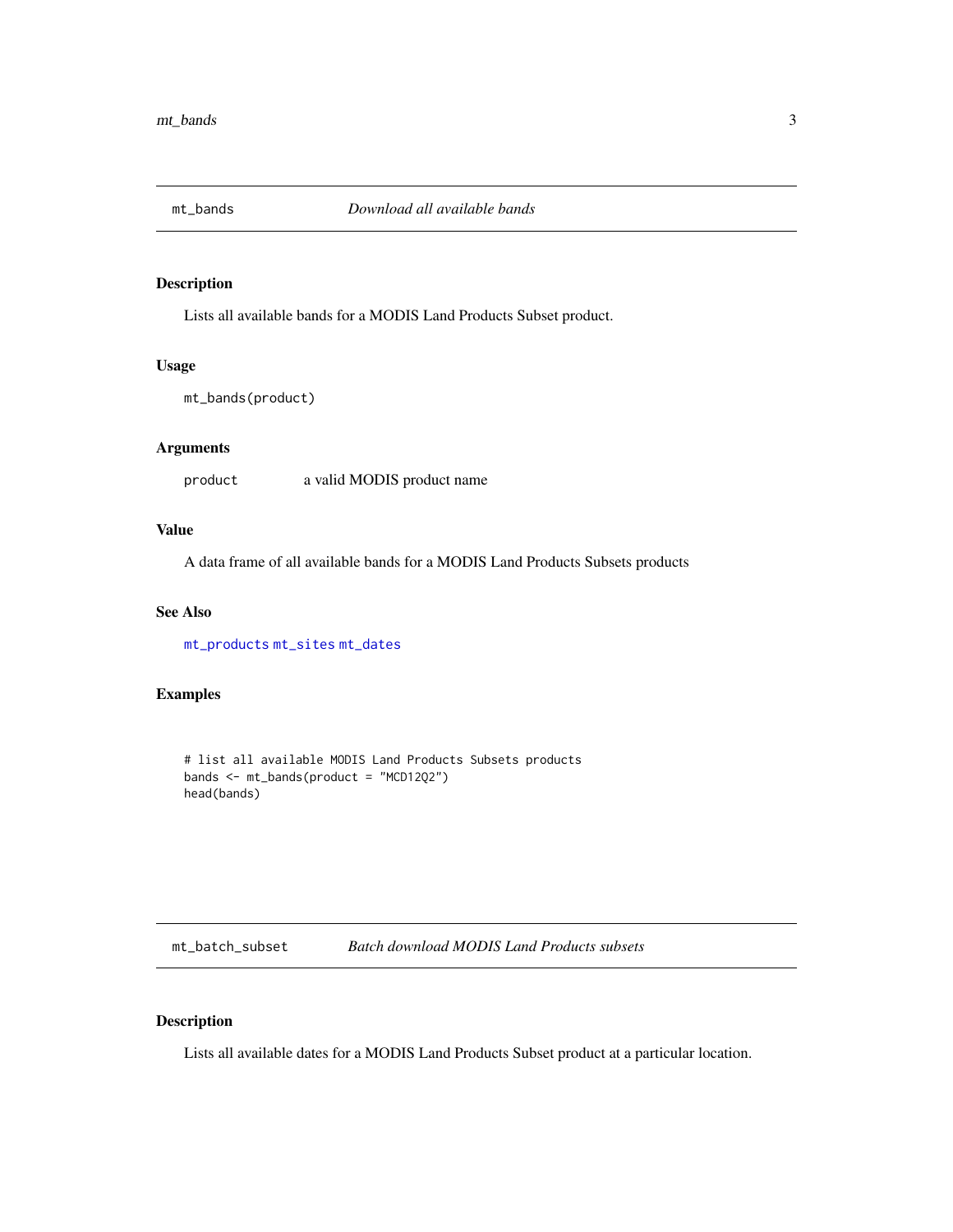# Usage

```
mt_batch_subset(
  df,
  product,
  band,
  start = "2000-01-01",end = format(Sys.time(), "%Y-%m-%d"),
  km_l = 0,
  km<sub>-</sub>ab = 0,
  out\_dir = tempdir(),internal = TRUE
\lambda
```
# Arguments

| df       | a CSV file or data frame holding locations and their sitenames to batch process<br>with column names site_name, lat, lon holding the respective sitenames, lati-<br>tude and longitude. When providing a CSV make sure that the data are comma<br>separated. |
|----------|--------------------------------------------------------------------------------------------------------------------------------------------------------------------------------------------------------------------------------------------------------------|
| product  | a valid MODIS product name                                                                                                                                                                                                                                   |
| band     | band to download                                                                                                                                                                                                                                             |
| start    | start date                                                                                                                                                                                                                                                   |
| end      | end date                                                                                                                                                                                                                                                     |
| km_lr    | km left-right to sample                                                                                                                                                                                                                                      |
| km_ab    | km above-below to sample                                                                                                                                                                                                                                     |
| out_dir  | location where to store all data                                                                                                                                                                                                                             |
| internal | should the data be returned as an internal data structure TRUE or FALSE (default<br>$=$ TRUE)                                                                                                                                                                |

### Value

A data frame combining meta-data and actual data values, data from different sites is concatenated into one large dataframe. Subsets can be created by searching on sitename.

# See Also

[mt\\_sites](#page-7-1) [mt\\_dates](#page-5-1) [mt\\_bands](#page-2-1) [mt\\_products](#page-6-1) [mt\\_subset](#page-8-1)

# Examples

```
## Not run:
# create data frame with a site_name, lat and lon column
# holding the respective names of sites and their location
df <- data.frame("site_name" = paste("test",1:2))
df$lat <- 40
df$lon <- -110
```
<span id="page-3-0"></span>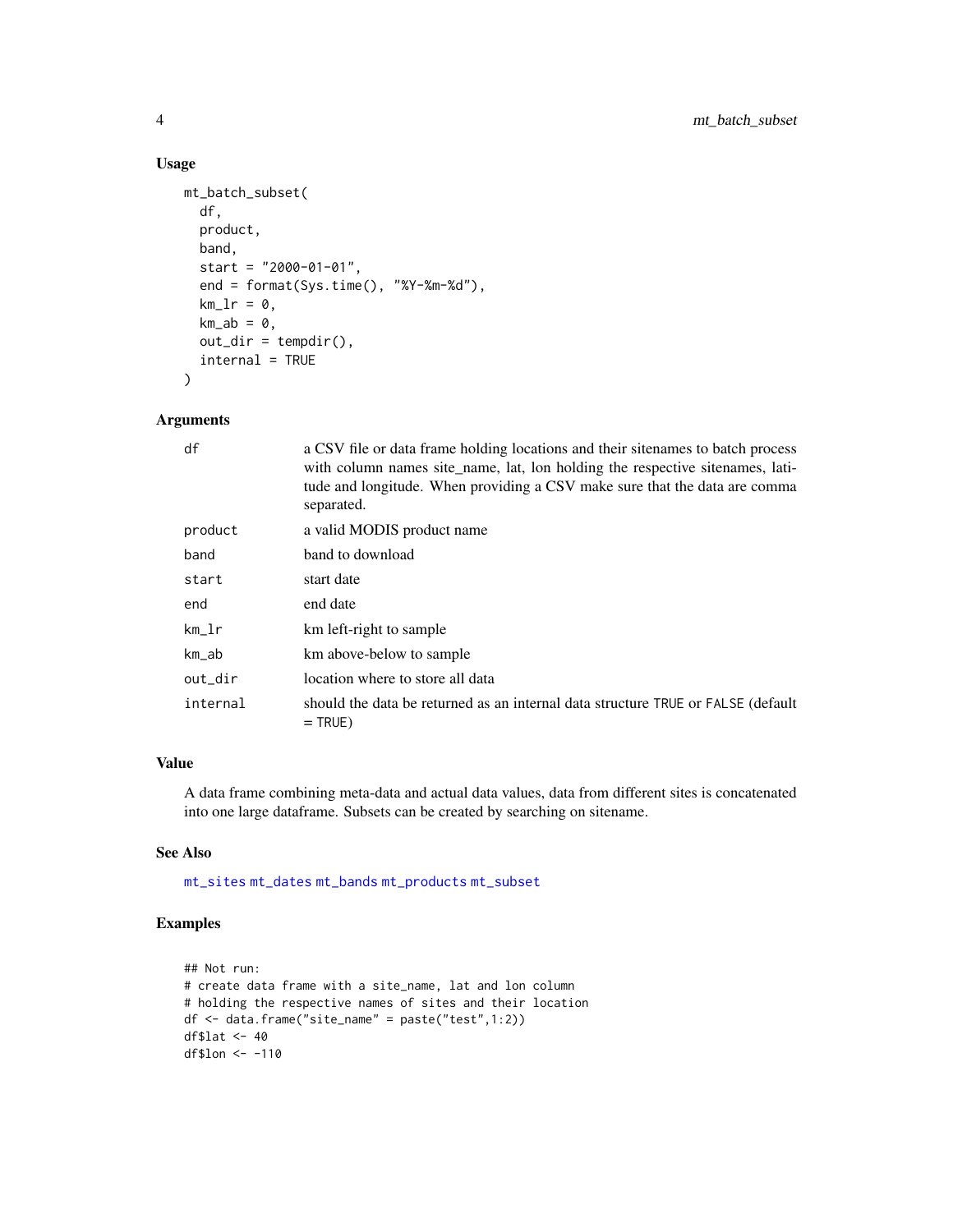<span id="page-4-0"></span>mt\_bbox 5

```
print(df)
# test batch download
subsets <- mt_batch_subset(df = df,
                        product = "MOD11A2",
                        band = "LST_Day_1km",
                        internal = TRUE,
                        start = "2004-01-01",
                        end = "2004-03-31")
# the same can be done using a CSV file with
# a data structure similar to the dataframe above
write.table(df, file.path(tempdir(),"my_sites.csv"),
 quote = FALSE,
 row.names = FALSE,
 col.names = TRUE,
 sep = ","')# test batch download form CSV
subsets <- mt_batch_subset(df = file.path(tempdir(),"my_sites.csv"),
                        product = "MOD11A2",
                        band = "LST_Day_1km",
                        internal = TRUE,
                        start = "2004-01-01",
                        end = "2004-03-31"
                        )
head(subsets)
## End(Not run)
```
<span id="page-4-1"></span>mt\_bbox *Converts lower-left sinusoidal coordinates to lat-lon sf bounding box*

# Description

Converts lower-left sinusoidal coordinates to lat-lon sf bounding box

#### Usage

mt\_bbox(xllcorner, yllcorner, cellsize, nrows, ncols, transform = TRUE)

#### Arguments

| xllcorner | lower left x coordinate as provided by mt_subset |
|-----------|--------------------------------------------------|
| vllcorner | lower left y coordinate as provided by mt_subset |
| cellsize  | cell size provided by mt_subset                  |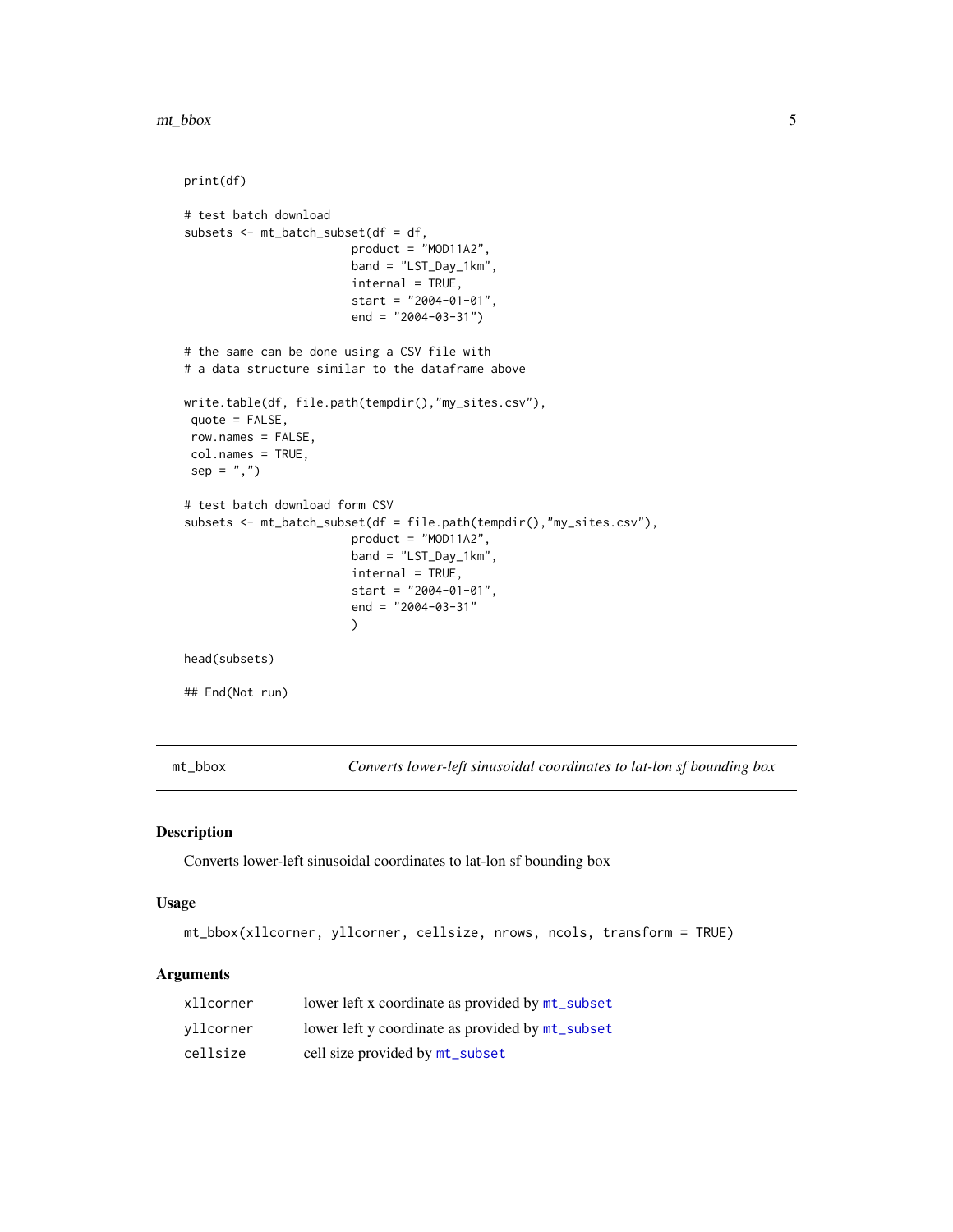<span id="page-5-0"></span>6 mt\_dates methods are seen to the control of the control of the control of the control of the control of the control of the control of the control of the control of the control of the control of the control of the control

| nrows     | cell size provided by mt_subset                                                                  |
|-----------|--------------------------------------------------------------------------------------------------|
| ncols     | cell size provided by mt_subset                                                                  |
| transform | transform the bounding box from sin to lat long coordinates, TRUE or FALSE<br>$(detault = TRUE)$ |

#### See Also

[sin\\_to\\_ll](#page-10-1), [mt\\_subset](#page-8-1)

#### Examples

```
# Download some test data
subset <- mt_subset(product = "MOD11A2",
                        lat = 40,lon = -110,band = "LST_Day_1km",
                        start = "2004-01-01",
                        end = "2004-03-31",
                        progress = FALSE)
# convert sinusoidal to lat / lon
lat_lon <- sin_to_ll(subset$xllcorner, subset$yllcorner)
# bind with the original dataframe
subset <- cbind(subset, lat_lon)
# convert to bounding box
bb <- apply(subset, 1, function(x){
  mt_bbox(xllcorner = x['xllcorner'],
          yllcorner = x['yllcorner'],
          cellsize = x['cellsize'],
          nrows = x['nrows'],
          ncols = x['ncols'])
})
head(bb)
```
<span id="page-5-1"></span>mt\_dates *Download all available dates*

# Description

Lists all available dates for a MODIS Land Products Subset product at a particular location.

#### Usage

```
mt_dates(product, lat, lon, site_id, network)
```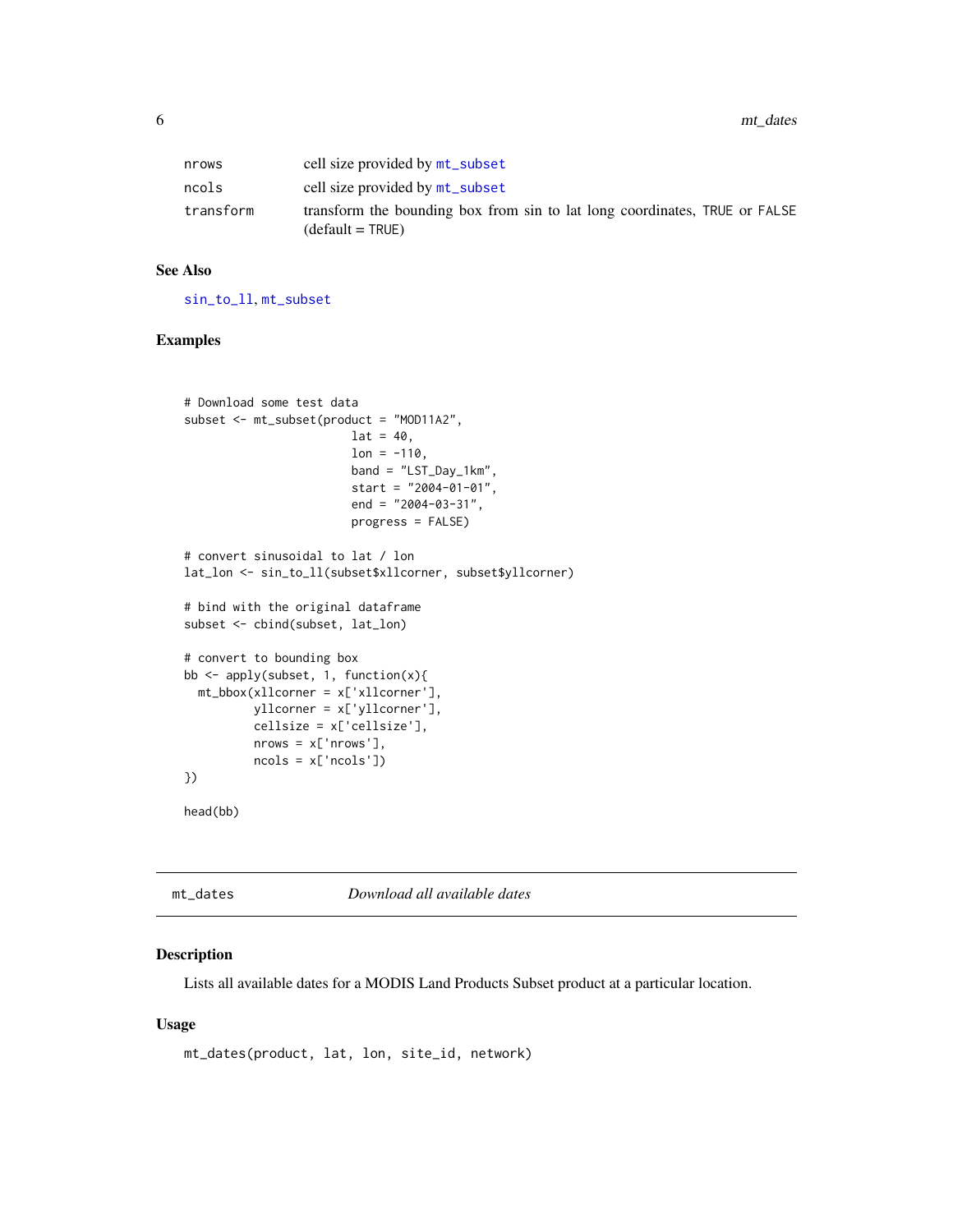# <span id="page-6-0"></span>mt\_products 7

#### Arguments

| product | a valid MODIS product name                                                                          |
|---------|-----------------------------------------------------------------------------------------------------|
| lat     | latitude in decimal degrees                                                                         |
| lon     | longitude in decimal degrees                                                                        |
| site_id | site id (overides lat / lon)                                                                        |
| network | the network for which to generate the site list, when not provided the complete<br>list is provided |

### Value

A data frame of all available dates for a MODIS Land Products Subsets products at the given location.

# See Also

[mt\\_products](#page-6-1) [mt\\_sites](#page-7-1) [mt\\_bands](#page-2-1)

# Examples

```
# list all available MODIS Land Products Subsets products
bands \leq mt_dates(product = "MOD11A2", lat = 40, lon = -110)
head(bands)
```
<span id="page-6-1"></span>mt\_products *Download all available products*

#### Description

Lists all available MODIS Land Products Subset products.

#### Usage

mt\_products()

# Value

A data frame of all available MODIS Land Products Subsets products

#### See Also

[mt\\_bands](#page-2-1) [mt\\_sites](#page-7-1) [mt\\_dates](#page-5-1)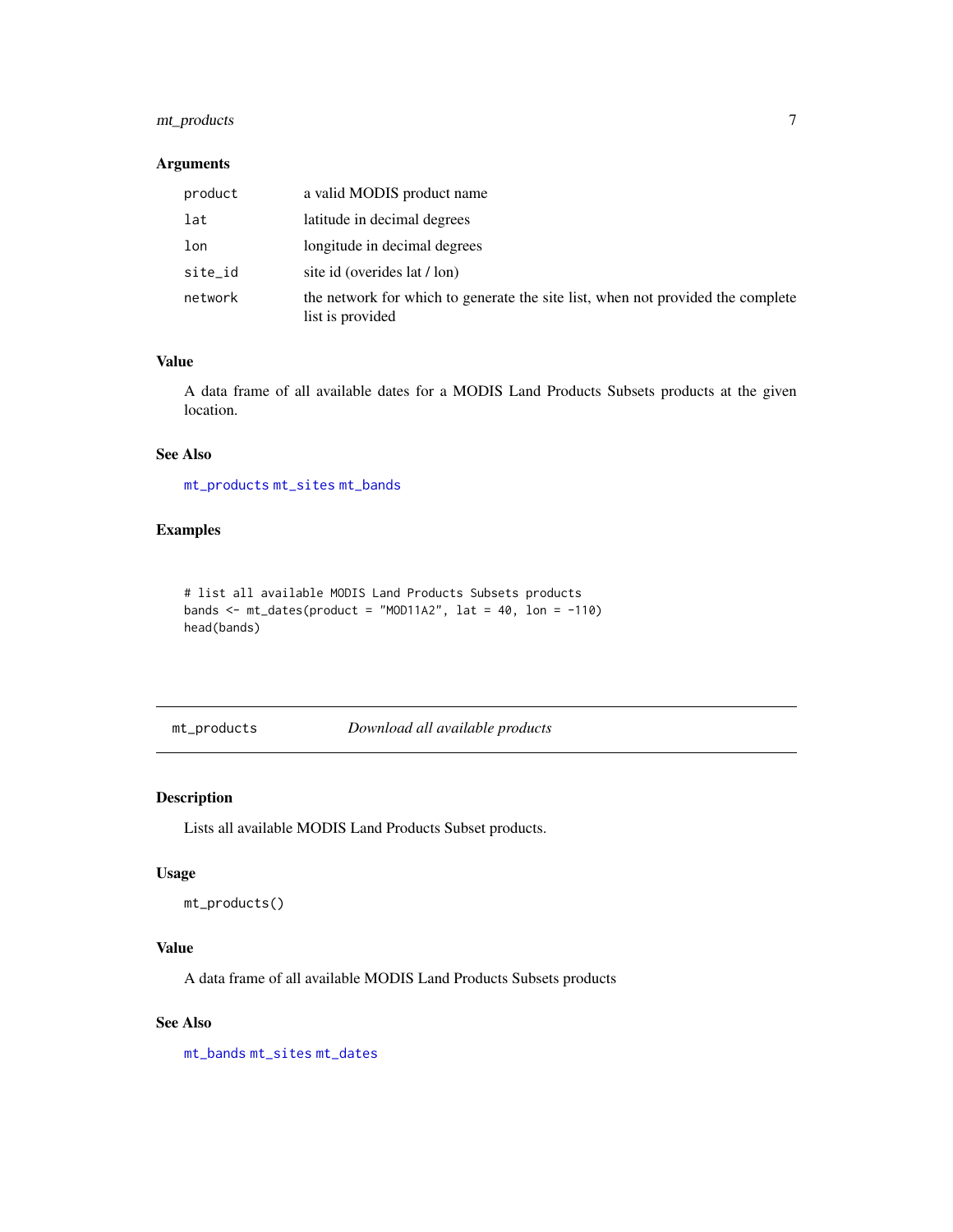8 mt\_sites and the contract of the contract of the contract of the contract of the contract of the contract of the contract of the contract of the contract of the contract of the contract of the contract of the contract of

# Examples

```
# list all available MODIS Land Products Subsets products
products <- mt_products()
head(products)
```
<span id="page-7-1"></span>

mt\_sites *Download all available fixed sites*

# Description

Lists all available MODIS Land Products Subset pre-processed sites

#### Usage

mt\_sites(network)

#### Arguments

network the network for which to generate the site list, when not provided the complete list is provided

### Value

A data frame of all available MODIS Land Products Subsets pre-processed sites

#### See Also

[mt\\_products](#page-6-1) [mt\\_bands](#page-2-1) [mt\\_dates](#page-5-1)

# Examples

```
# list all available MODIS Land Products Subsets products
sites <- mt_sites()
print(head(sites))
```
<span id="page-7-0"></span>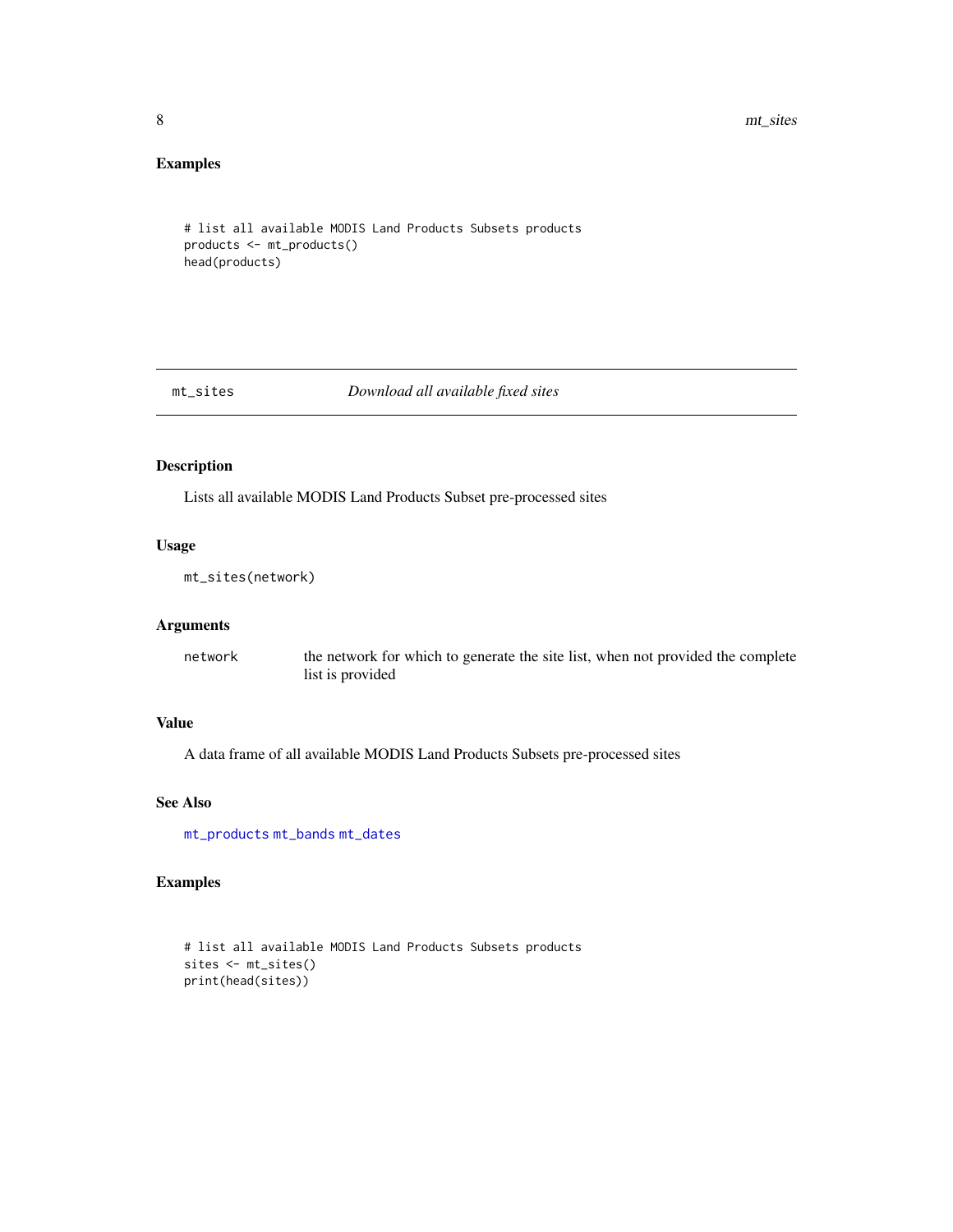<span id="page-8-1"></span><span id="page-8-0"></span>

# Description

Download a MODIS Land Products Subset product for a given point location buffered with a given amount of kilometers left-right, top-bottom for a given location (provided as latitude and longitude values).

# Usage

```
mt_subset(
  product,
  band,
  lat,
  lon,
  start = "2000-01-01",end = format(Sys.time(), "%Y-%m-%d"),
  km_l = 0,
  km<sub>-</sub>ab = 0,site_id,
  network,
  site_name = "sitename",
  out\_dir = tempdir(),interval = TRUE,progress = TRUE
\mathcal{L}
```
# Arguments

| product   | a valid MODIS product name                                                                          |
|-----------|-----------------------------------------------------------------------------------------------------|
| band      | band or bands (as a character vector) to download                                                   |
| lat       | latitude in decimal degrees                                                                         |
| lon       | longitude in decimal degrees                                                                        |
| start     | start date                                                                                          |
| end       | end date                                                                                            |
| km_lr     | km left-right to sample (rounded to the nearest integer)                                            |
| km_ab     | km above-below to sample (rounded to the nearest integer)                                           |
| site_id   | site id (overides lat / lon)                                                                        |
| network   | the network for which to generate the site list, when not provided the complete<br>list is provided |
| site_name | arbitrary site name used in writing data to file (default = sitename)                               |
| out_dir   | path where to store the data if writing to disk (default = tempdir())                               |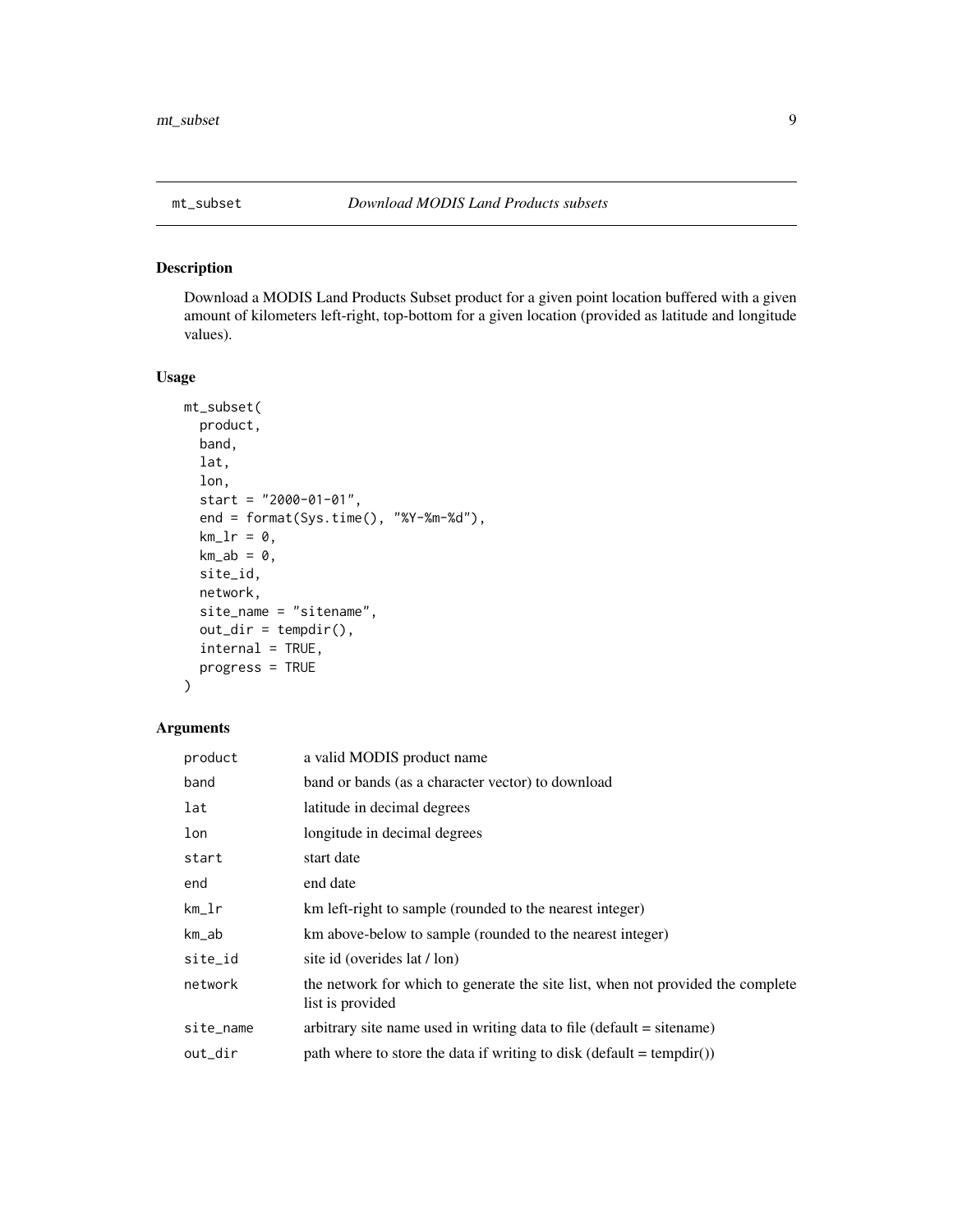<span id="page-9-0"></span>

| internal | should the data be returned as an internal data structure TRUE or FALSE (default<br>$=$ TRUE) |
|----------|-----------------------------------------------------------------------------------------------|
| progress | show download progress                                                                        |

# Value

A data frame combining meta-data and actual data values.

#### See Also

[mt\\_sites](#page-7-1) [mt\\_dates](#page-5-1) [mt\\_bands](#page-2-1) [mt\\_products](#page-6-1) [mt\\_batch\\_subset](#page-2-2)

# Examples

```
# list all available MODIS Land Products Subsets products
# download data
subset <- mt_subset(product = "MOD11A2",
                       lat = 40,lon = -110,band = "LST_Day_1km",
                       start = "2004-01-01",end = "2004-03-31",
                       progress = FALSE)
head(subset)
```
mt\_to\_raster *Convert tidy MODISTools data to raster (stack)*

### Description

Convert tidy MODISTools data to a raster (stack)

#### Usage

```
mt_to_raster(df, reproject = FALSE)
```
#### Arguments

| df        | a valid MODISTools data frame with a single band (filter for a particular band |
|-----------|--------------------------------------------------------------------------------|
|           | using the dplyr filter() function or base subset()                             |
| reproject | reproject output to $lat / long$ (default = FALSE)                             |

# Value

A raster stack populated with the tidy dataframe values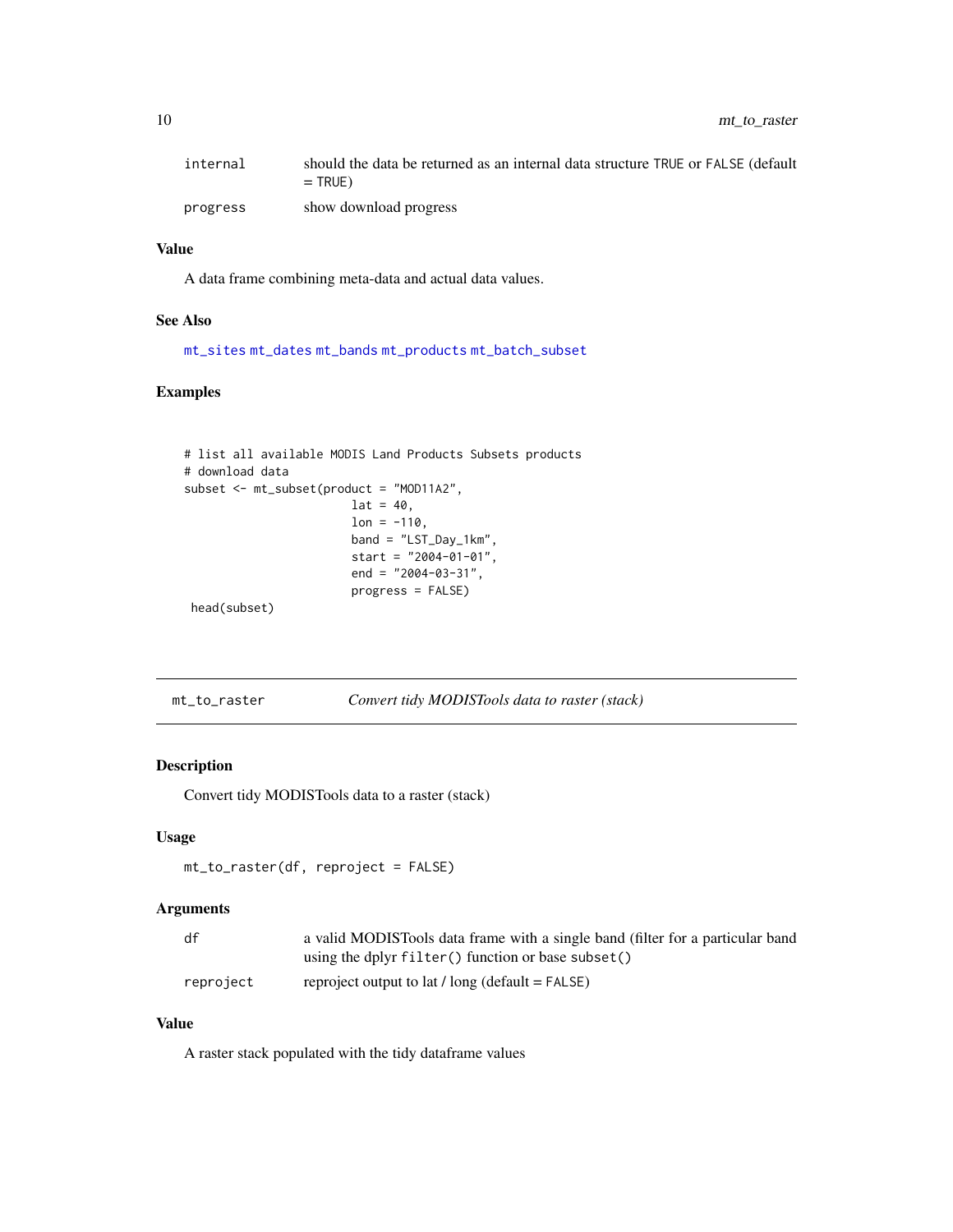<span id="page-10-0"></span> $\sin \bot$  to  $\bot$  11

# See Also

[mt\\_subset](#page-8-1) [mt\\_batch\\_subset](#page-2-2)

# Examples

```
# list all available MODIS Land Products Subsets products
# download data
LC <- mt_subset(product = "MCD12Q1",
lat = 48.383662,
lon = 2.610250,band = "LC_Type1",
 start = "2005-01-01",
 end = "2005-12-30",
 km_l = 2,
 km<sub>-</sub>ab = 2,site_name = "testsite",
 internal = TRUE,
 progress = FALSE)
head(LC)
# convert to raster
LC_r <- mt_to_raster(df = LC)
```
<span id="page-10-1"></span>sin\_to\_ll *Convert sinusoidal coordinates to lat / lon*

### Description

A full description of the sinusoidal projection is provided on the lpdaac page: https://lpdaac.usgs.gov/dataset\_discovery/modis and wikipedia: https://en.wikipedia.org/wiki/Sinusoidal\_projection

# Usage

 $sin_to_ll(x, y)$ 

#### Arguments

| X | sinusoidal x coordinate (vector) |
|---|----------------------------------|
| у | sinusoidal y coordinate (vector) |

# See Also

[mt\\_bbox](#page-4-1)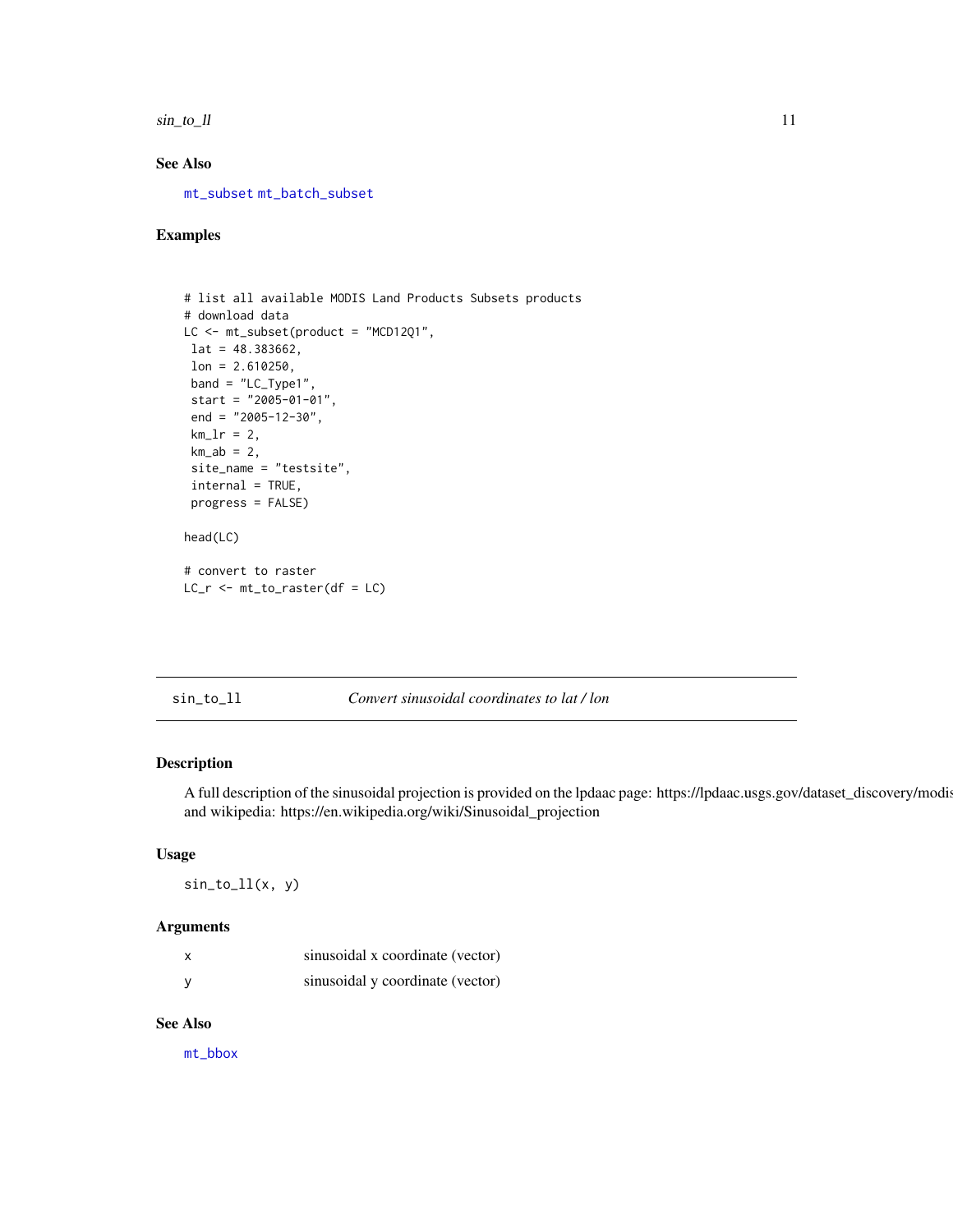# Examples

```
# Download some test data
subset <- mt_subset(product = "MOD11A2",
                       lat = 40,
                       lon = -110,band = "LST_Day_1km",
                       start = "2004-01-01",
                       end = "2004-03-31",
                       progress = FALSE)
# convert sinusoidal to lat / lon
lat_lon <- sin_to_ll(subset$xllcorner, subset$yllcorner)
# bind with the original dataframe
subset <- cbind(subset, lat_lon)
head(subset)
```